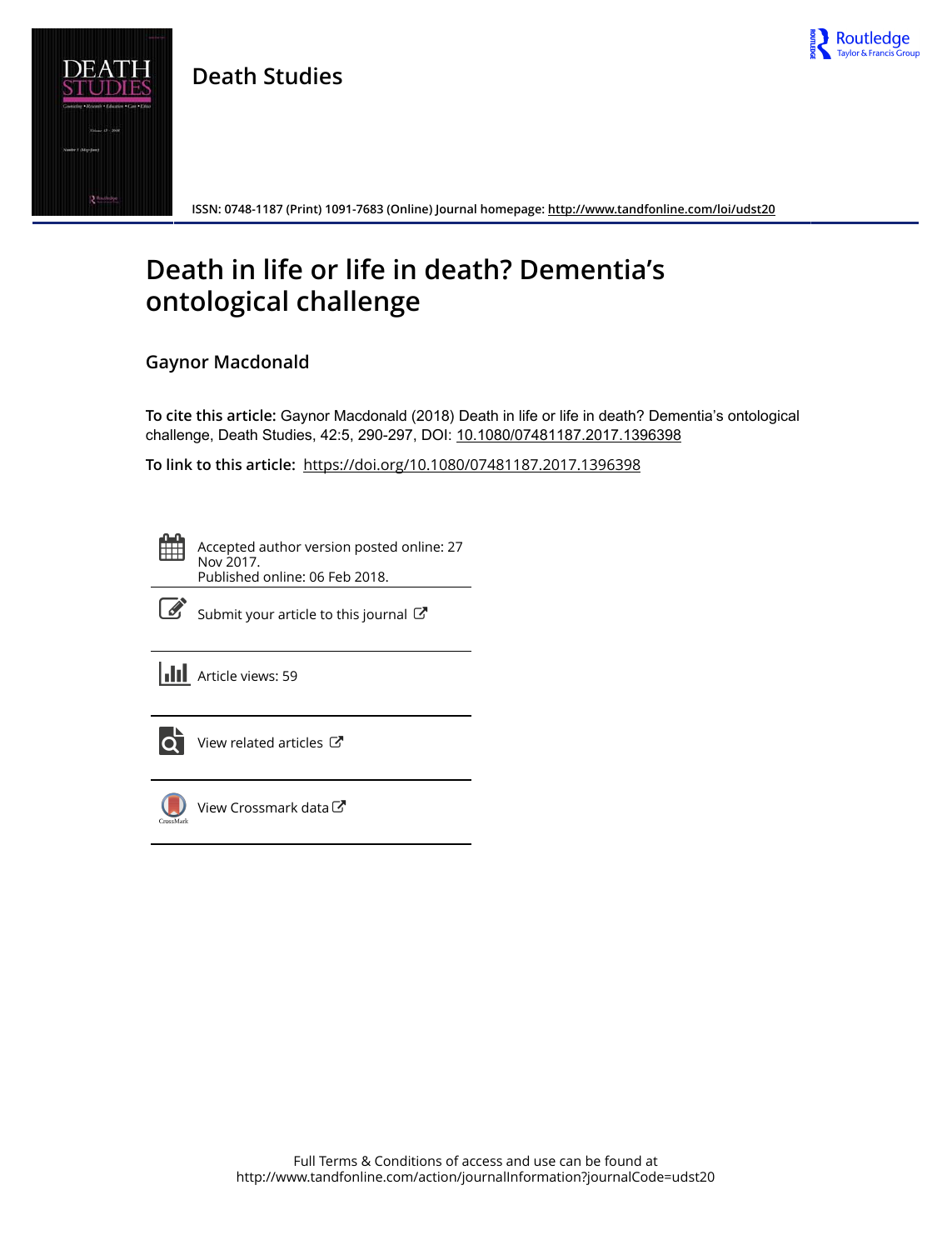$\Box$  Check for updates

# **Death in life or life in death? Dementia's ontological challenge**

Gaynor Macdonald

Department of Anthropology, University of Sydney, Sydney, New South, Australia

#### **ABSTRACT**

Is it possible to end one's life well with dementia? The perception of dementia as death brought into life flows from ideas about humanness embedded in medicine's Cartesian paradigm. Dementia as incurable brain disease exacerbates negativity. But the real impact of dementia is that it changes social relations: to live well with dementia requires a relational not Cartesian understanding of life. A relational ontology prioritizes social health: to live is to be held in connection. Negativity produces the disconnection that is death, with or without disease. When people with dementia are held in connection, they live a better life.

## **Dementia: The interstices between life and death**

Is there a good life at life's end when one has dementia? Dementias are incurable, painless, but emotionally distressing illnesses which progressively impact on a person's capacity. Is it a contradiction to think of dementia as a good end, or is it death already brought into life? In Australia, people with dementia are often thought of as tragic, robbed of life, and having lost their personhood. I entered this "dementia habitus" through the diagnosis of my husband with Alzheimer's. I was taken aback as I experienced how a social world changes when a person is diagnosed—for that person and those who take on caring roles. We had both been plunged into negative space.

It became clear that the ways in which dementia is understood and communicated by medical and health professionals contributed to the fact that supportive information fell far short of what was needed. I began to appreciate why many carers suffer "carer burden" and high rates of depression. To avoid becoming a casualty, I sought to understand how this space was being constructed. This paper is informed by the research I embarked on, shaped by this personal journey.

The dementia space is governed by medical dispositions that constrain the options people have for thinking, not only about dementia but about the meaning of life. Dementias are forms of cognitive decline about which medical knowledge has increased significantly in recent years. That knowledge is not translating into cure. Knowledge produces practice and it is arguably the case that medical knowledge, particularly in the absence of a cure, is exacerbating rather than diminishing the fear associated with dementia. Why informed understandings are not translating into positive social attitudes seems paradoxical. But the fear and stigma associated with dementia stem not only from the disease but also from attitudes to aging and, ultimately, what it means to live and to die.

Dementia confronts because it seems to bring death into life, implicitly questioning what life, relationship, and death are about. It is an understanding of *life,* rather than dementia as disease, that promotes the fear of dementia. Many terminal illnesses produce shock and grief in their diagnosis, require that someone receive care, and deny a person the prospect of living "to a ripe old age." Dementia is different, not because it is incurable, or might lead to an earlier death (in the case of younger-onset dementias), but because it poses ontological and moral challenges for a secular society.

We die, all of us. However, much time we spend avoiding it, we live in the shadow of our mortality (Becker, 1973). The least we can look forward to is a good death. For most people that means dying—and ageing—with dignity, among loved ones, at home or at least in comfortable, comforting surroundings. But the good death is becoming increasingly elusive. Virilio (2002, p. 14) described the 20th century as a "mass production of corpses." World wars, the Holocaust, genocidal wars, influenza plagues, the "road toll": death on a scale never known before. These deaths are often represented as senseless slaughter: the meaningless death of "innocents." The unvoiced question disturbs: is all death then meaningless? Does aging also become

**CONTACT** Gaynor Macdonald gaynor.macdonald@sydney.edu.au Department of Anthropology, University of Sydney, Sydney, New South 2006, Australia. © 2017 Taylor & Francis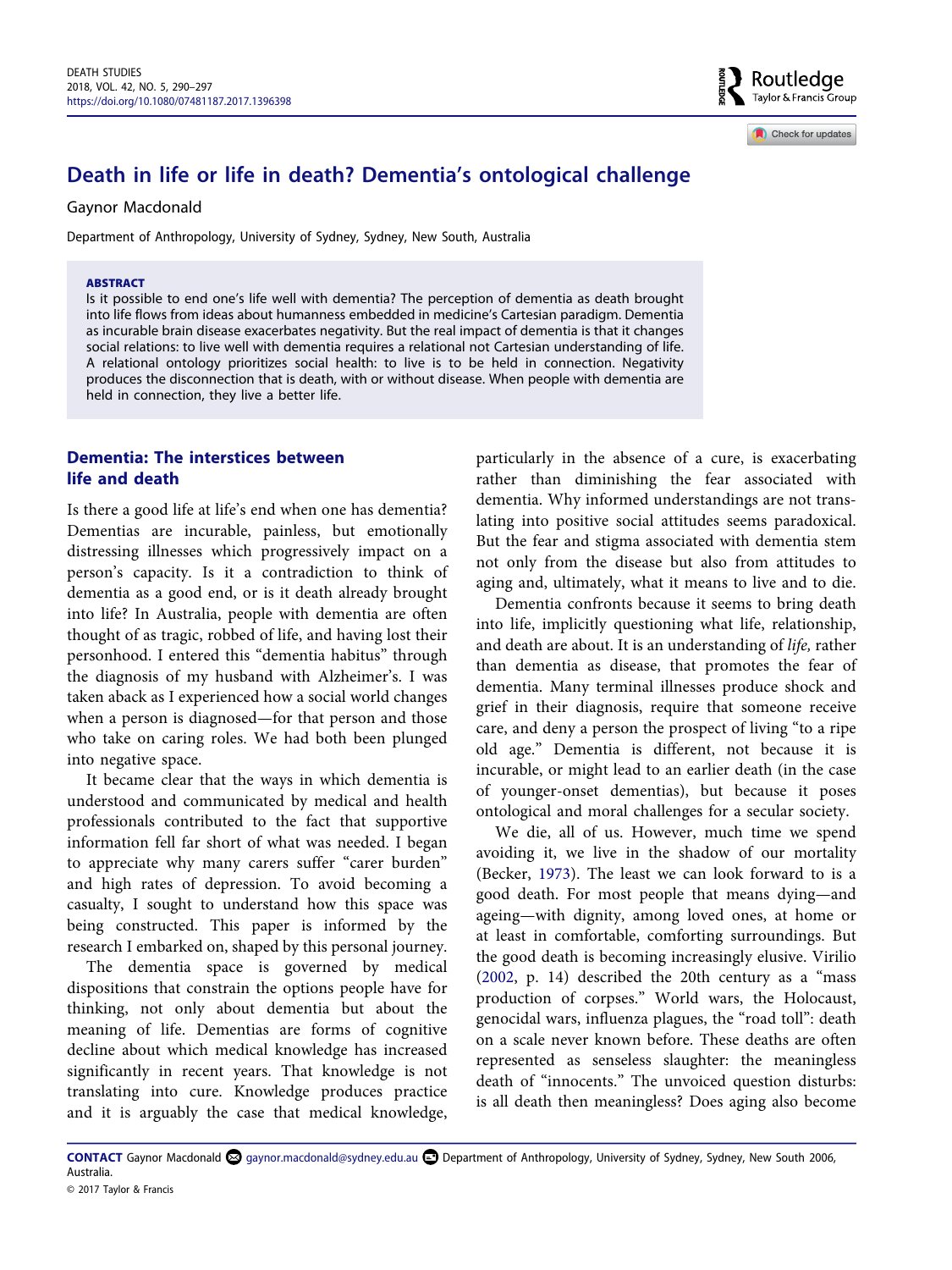meaningless, the aged increasingly worthless, regardless of their earlier years?

The contradictions are stark: we are living longer and a celebratory value is placed on the medical sciences that have made this possible. Implicitly, this is value placed on a *death-defying* life. *The* Guardian (2016) ran a podcast that asked: "With advances in medicine, science, and technology allowing humans to live longer than ever, can we finally crack the code of aging and stop it altogether?" The *Australian Geographic* article, "Forever Young," stated: "The scientific quest for a longer, healthier life—and ultimately defeating death is one of the grand challenges of our time" (Nogrady, 2016). There is clearly an issue in a society that assumes that not only can all illness be cured but death itself can be resisted, postponed, or avoided (cf. Bauman, 1992).

If aging were not enough of a problem, its scourge is dementia. The perception that death enters life through dementia should alarm us. Dementia is like the canary in the coal mine, there to tell miners if the quality of the air remains good. Attitudes toward it are a gauge of the *social* health of the world in which people with dementia and their carers live. I argue below that a quality social life can only stem from a *socially grounded*  ontology, based on an understanding of human life as inherently relational and precarious: the good life is lived in relationship. However, this runs counter to the ontological foundations of medical science. Medicine limits our capacity to live well with dementia because it insists on a *nonrelational* understanding of life. It also, again paradoxically, perpetuates the idea of the unhealthy society, even as it focuses on curing the individual. This fuels the fear of dementia.

#### **Somatic approach**

Living and dying with dementia has become the domain of neuroscience. Dementia is an umbrella term for illnesses that produces cognitive decline because of changes taking place in the brain. These lead to difficulties in solving problems, making plans, remembering, concentrating and navigating. They produce gradual decline in cognitive capacity and eventually, in final stages, physical capacity. A person with dementia may live many years, but these symptoms will become so severe that she will be unable to live independently. There is no physical pain, but it can be emotionally disturbing as a person adjusts to her difficulty in understanding and communicating.

Dementia is not new as social experience, but its incidence has increased with longevity and earlier diagnosis. Approximately 1.5% of the Australian population has a form of dementia, including 10% of those over 65 and

30% over 80 years of age. The most prevalent, at 70%, is Alzheimer's disease. About 7% are younger onset, affecting people under 65 years. It is described as the second most common cause of death in Australia (ABS, 2016). This includes deaths not directly attributable to cognitive decline: compromised communication exacerbates other health conditions and leaves people prone to accidents.

The first information a patient or family member will be given is a rundown of the disease, its various types, its causes, and the sad news that it is—at present incurable. People diagnosed with dementia, especially younger onset, report contemplating suicide before the symptoms get too bad (Genova, 2010). A diagnosis produces grief: unlike death, the person with dementia is alive and yet spoken of as lost to life.

Dr Alois Alzheimer first identified dementia in 1906 as pertaining to the body (soma). Changes in the brain produce the symptoms of memory loss, confusion, unpredictable, or uncharacteristic behaviors, and language problems. Prior to Alzheimer's discovery, dementias were understood as problems of the mind. As people became older, it was not unusual that their memory would fade, their "mind would go," and Granny would be described as "ga-ga." If they needed to be cared for away from home, they would be taken to a lunatic asylum (Andrews, 2017). Alzheimer's significant achievement was to reframe dementia as a problem of the body. This brought people with dementia into the orbit of biomedicine, and efforts were made to wrest public images away from madness to understanding dementia as disease. This in turn led to the somaticizing mode of ordering the lives of those with dementia (Moser, 2011).

Somatic, or biomedical, explanations of dementia start with the changes in the brain, and what types of dementia exist. These types have differing symptoms depending on the part of the brain affected. Dementias have in common a process of cognitive decline caused by changes in the protein structures of the brain, the reasons for which remain elusive: some people with the problem proteins do not develop dementia, while others who seemingly do not have them do develop symptoms.

The significance of Alzheimer's discovery, that dementia was susceptible to biomedical intervention, has to be contextualized within the history of medical science, the foundation of which is the Cartesian mind–body split. When Descartes demythologized the body, handing it over to medical science, and its study to physiology and anatomy, these scientists adopted Descartes' reasoning: the subject of their study was a machine (Quesnell, 2004). Western medicine continues to see the body as its primary site of concern. The tenacity of this approach, notwithstanding a century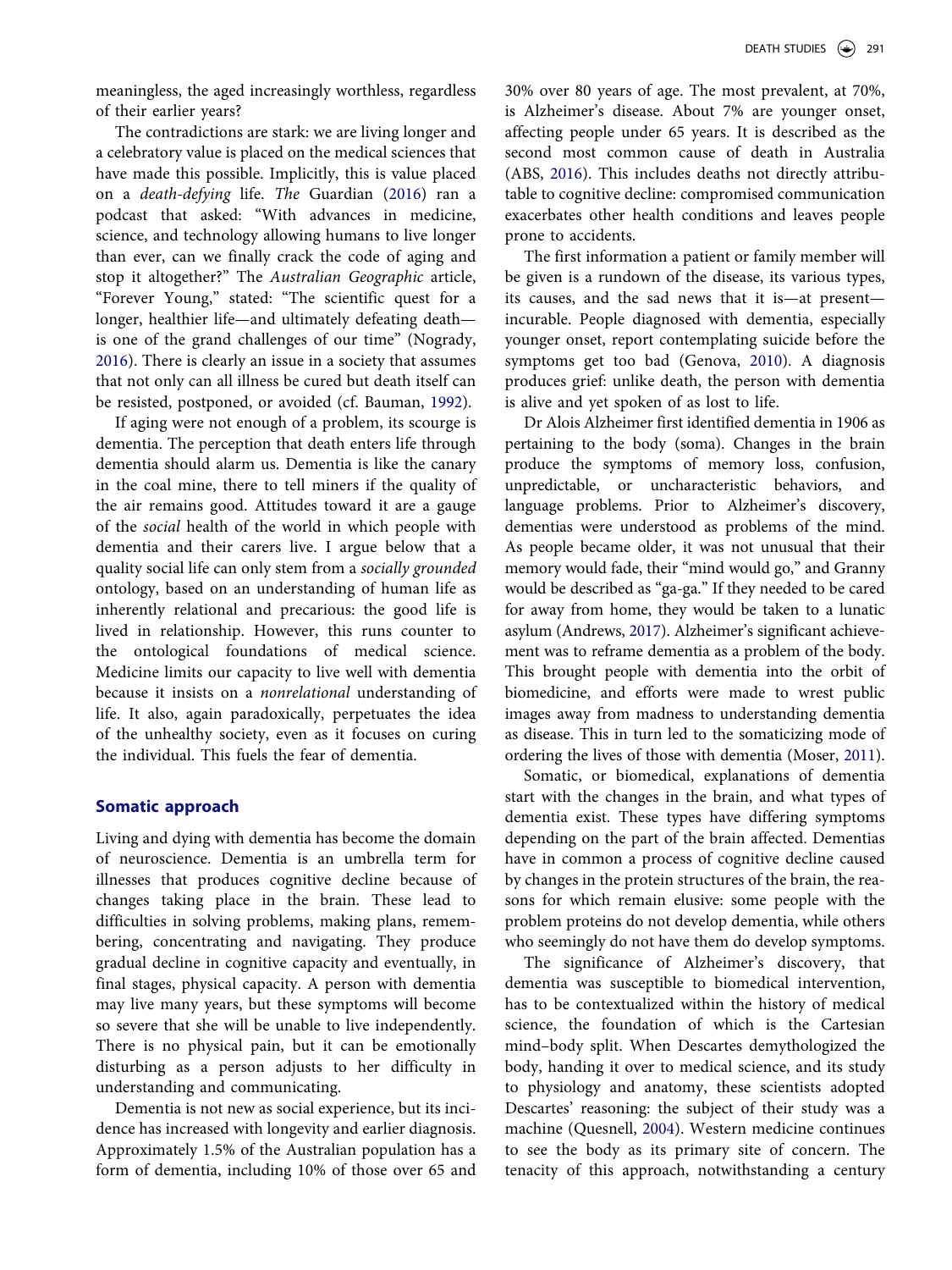of critique, lies in the fact that the money, energy, and dedication invested in biomedicine "has paid back hugely in terms of technological success" (Mehta, 2011). Medicine's power stems from its ability to continually reinforce the ideas upon which this biomedical paradigm rests (Kriel, 2003). Its success in relation to infectious disease and surgery has been unquestionable.

Yet lifestyle diseases (diabetes, obesity), as well as physical and cognitive disabilities, cannot be dealt with in mechanist terms. They can be defined as disease, diagnosed in the body, but they resist biomedical intervention because they have to be conceptualized, and addressed, within a *social* context that includes the patient, many other social relations, and cultural and economic influences. Medicine's adherence to a Cartesian ontology limits its capacity to respond. As Mehta (2011) puts it, "by adhering rigidly to scientific method, [medicine] mislaid its subject matter and gave up its moral responsibility toward the real health concerns of human beings."

The somatic approach to dementia emphasizes brain pathology, about which nothing can (as yet) be done: there are no remedies, no drugs, no brain transplants. "Life" is reduced to keeping a body functioning. Nonbiomedical "treatment" of dementia is handed over to allied health professionals, trained in the same paradigm. Many of the behavioral issues associated with dementia are produced by ineffective care, not what is going on in the brain. My husband, through insights I have gained, now exhibits few of these because most can be addressed quickly and effectively through personal interaction. Yet this "treatment" is not what medical professionals study, which is why the majority of carers, family, or professionals, are left to manage problem behaviors that are often the outcome of their own approach rather than symptoms of the disease itself. Dementia starkly reveals the Cartesian biomedical model's incomplete understanding of "health," through its inability, even unwillingness, to develop effective (nonbiomedical) interventions to address a range of experiences of disease *in their social, relational context*. To address the social and relational impacts of cognitive decline, medicine itself would have to come up with a new paradigm, a new understanding of the social embeddedness of being human (Kriel, 2003). Instead, it searches for the cure, leaving the nonsomatic, social impacts to family, and "allied" health professionals.

In the absence of collective meaning systems by which to confront death, the secular society turns to the illusion of immortality offered by the medical sciences. Its illusions, in which we pin our hopes, are encapsulated in this powerful word, "cure." The promise of the cure is that it moves us back from

abnormality, deficit and death, to re-engage with life. Cure is death defying; it makes disease and illness transitory; it opens up a future.

The intensity of the search for the elusive dementia cure gained momentum in the 1990s and has reached frenzied proportions in response to reports of increasing incidence. While this is said to be due to an aging population, there is also a greater incidence of early-onset dementias, more of which are likely to be hereditary. To complicate matters, there is evidence that the incidence might be on the decline. Dementia is a subject-increased social visibility, with media and advocacy groups striving to make the public more aware of the extent of "the problem," demanding research funding, and reassuring people that that the cure must be very close. The enormous energy spent looking for the cure demonstrates that attitudes are not neutral: it exacerbates the stigma and fear. Those with dementia and their carers find themselves expected to live away from those who cannot cope with its "demands." It is hardly surprising that nursing home care is recommended; that geriatricians have low status within the medical profession; and that care staff are poorly paid. They live in the shadow of death.

Each week it seems there is another medical breakthrough immanent, another activity or food that will delay onset or improve memory. These announcements boost sales of coconut, rosemary and crosswords, and no doubt increase funding. But all this activity reinforces the negative message: dementia is tragic, it kills, it robs a person of his quality of life. It leads to a death that is either untimely or, at least, not a good ending. In the face of this barrage, it would be hard to argue that it is possible to end one's life well with dementia.

The medical model of a broken body that needs medical intervention to fix it does not work: there is no repair and little relief. We are mortal: we age, we die, but dementia is not allowed to be understood as a process of aging: it is a disease, it is abnormal. Because there is no cure, the biological view is that dementia remains "an inaccessible process in neural and biochemical interactions in individualized brains" and "so far there is nothing to be done but let nature take its course" (Moser, 2011, p. 710). Herein lies the contradiction: aged care—and dementia care in particular challenge the medical ethic to improve life, and yet they have become the domain of medicine.

The focus on diagnosis and research into cure is not commensurate with concern for and investment in the quality of life of those in the dementia space. Moser (2011) argues that the somatic understanding "shapes life with dementia as a more or less given disease trajectory in which the subjective and agential 'I' of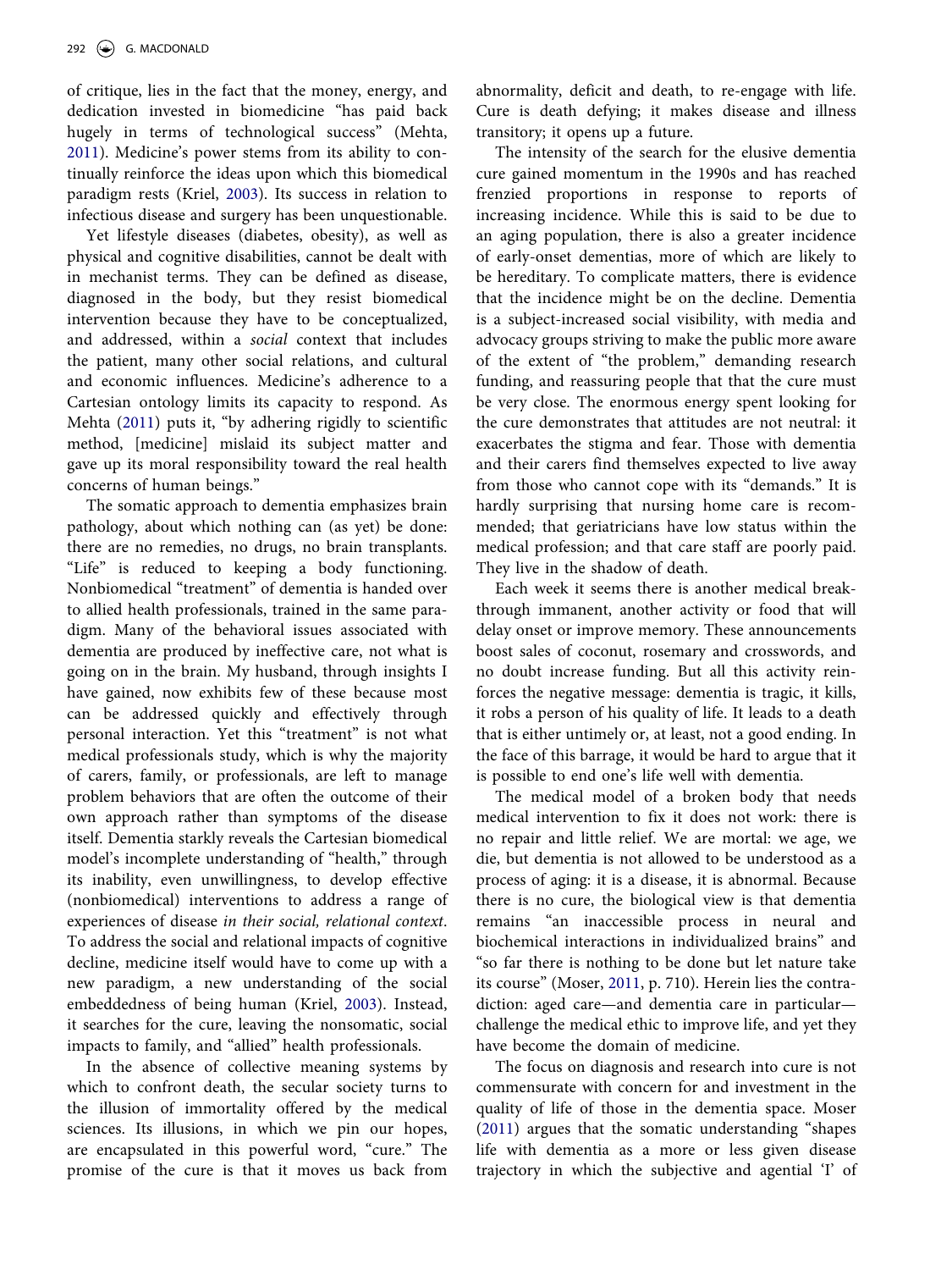the patient is progressively broken down and eradicated." It is a bleak outlook. For many it leads to "a process of progressive separation, isolation, individualization, and disconnection from practices and interactions, whether at home or within residential care." Over time, this trajectory has fuelled the disdain many Australians hold of nursing home aged care, as places of antiseptic neglect, depersonalization, and loss of dignity, to be avoided at all costs. Yet the medical profession takes it for granted that dementia care at home will become too much of a burden, so residential care is inevitable. The diagnosis of dementia is replete with messages of loss: loss of control is but one.

Neurological research cannot address the core issue: dementia is a *social* experience not a somatic one. It is behavior and relationship that are of concern. The person with dementia cannot experience what is happening in their brain/body, only its impact on their lived life. Dementia challenges the hegemony of biomedicine, not only in so far as it eludes cure but because it has social and moral expressions that a biomedical approach cannot address. This leads to what Mehta (2011) describes as the "paradigmatic error," the discordance between what medical professionals have to offer and what lay people expect from them (cf. Kleinman, 2015). The medical model treats an embodied patient as an individual, yet the experience of dementia will be shared. The impacts on others are arguably more intense than they are for the person diagnosed. It is carers—family members, friends, allied health workers, neighbors, and others—who come in contact day by day with a person undergoing cognitive decline. It is they who should be, but rarely are, the focus of concern. Whether the person with dementia can live a livable life depends on these people, not on the medical profession.

# **Personhood: Care in the context of cognitive decline**

Through the 20th century, medicine's somatic paradigm exacerbated the lack of personalized care. Concern mounted:

Back in the early 1970s, at a time of rapid growth of high technology, reductionism, and bureaucracy in medicine, there had been rising anxiety that clinicians weren't treating patients as individuals whose lives and disorders had a richly human background and social context. … physicians' narrow focus on diagnosis and treatment led them to miss or intentionally exclude the centrality of the patient's experience (Kleinman, 2015, p. 1376).

In the 1990s, Kitwood extended this critique to dementia care. He sought to change the perception that a person experiencing cognitive decline had "lost" whatever it was that made life worthwhile. Dementia was a progressive loss of personhood, but care must be person-centered, focused on what "remains" of this person. Kitwood (1997, p. 8) defined personhood as "a standing or status that is bestowed upon one human being, by others, in the context of relationship and social being. It implies recognition, respect and trust." It is based on the idea that all behavior has meaning, even if difficult for others to access. Each person has their own abilities and interests, their life stories, which should be incorporated into care, leading to better outcomes for person and carers. It is now well established that higher levels of challenging behavior, distress, or apathy occur more commonly in care settings that are not person-centered. Person-centered care places the onus on carers to treat a person with dementia as a person of value: it steps in where biomedicine cannot go.

Person-centered care has since become the buzzword of the rapidly growing industries charged with caring for the aged. But how are these "persons" imagined? What characteristic or normative ideas of personhood implicitly inform research, policy, and practice and, in doing so, become implicated in the making and unmaking of persons? How do these ideas play out in the social world of dementia? In the literature on person-centered care, a pattern has emerged: the dominant model is a rational, self-aware, independently functioning, communicative individual. It is the emphasis on memory and cognition that leads to a person quickly "losing" personhood: the pathos of loss in conveyed in comments, "he's not the same person," "she looks like my mother but she's not," "she's no longer the woman I married." Personhood discourse reinforces dementia as a form of death within life, the progressive, and tragic unbecoming of life as "a person" diminishing before one's eyes.

Four assumptions emerge in the dementia care literature: *(1) Personhood is a static attribute, it does not change over an adult's lifetime but can be lost with cognitive decline.* This runs counter to lived experience, for all people, limiting our capacity to change and adapt; (2) *Personhood depends on a capacity for rational social engagement.* People with cognitive disabilities or inadequate education are thus diminished; (3) *Persons have status.* But what is status, and who confers it? This ignores ageism, sexism, racism—which diminish status; (4) *Persons are conflated with humans.* This contradicts the anthropological and philosophical distinction between humans as members of the human species (biological humanity) and personhood, as a status given to some humans as well as nonhuman/nonorganic persons (gods, sacred animals, sacred foods, and minerals).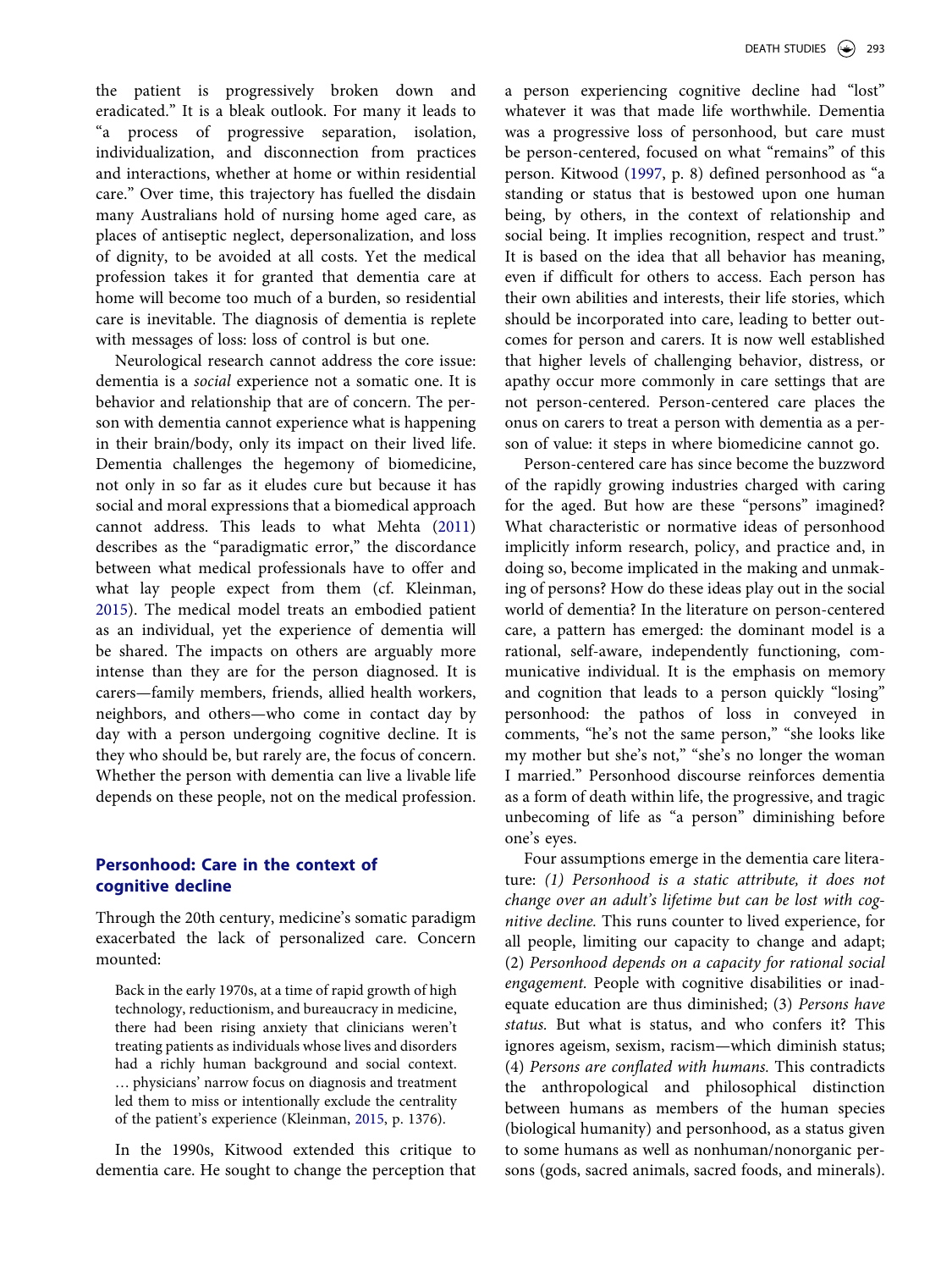Persons are culturally constituted, socially recognized and valued, their moral and legal status known through specific social norms (Mills, 2011). They are not equal, as contestation over rights for refugees or those with disabilities attests. Romanticized conflation of  $person = human$  conceals the value judgments that shape the dementia space: ageism, racism, sexism, poverty, class, place of residence, lack of education.

There is effort to enhance the model of personhood. Post (2016) points out that cognition does not embrace the totality of human experience. It cannot account for emotions: passion, rage, grief, sadness, empathy; nor the senses: touch, hearing, sight. But more enlightened understandings of person-centeredness do not challenge or compete with somatic ones because they are relegated to care, based on a hierarchical division of labor between medical and care professionals.

As concerning, the person-centered model has become trite—undermining what it was meant to foster. Designed to counter the erasure of the person, "recognizing the person" is being turned into a "technique" of care, part of the carer toolkit, something to record on a patient's file—their personal history, the name of their husband or dog, ways to deal with agitation. It can be divorced from the lived experience and reduced to techniques of distraction or occupying time. It has become, to paraphrase Kleinman (2015, p. 1376), a "cultural competence movement": physiology is still separated from the self and interpersonal relations, while efforts to humanize care reduce "complex lives to limiting, biased stereotypes."

Nor does the personhood approach challenge the *social* impact of the way medicine defines some humans as (physiologically) abnormal or deficient. Swinton (2012, p. 49ff.) argues that the reason descriptions and categorizations of dementia "tend to result in a deep fragmentation and reduction of human persons," is in large part because the idea of personhood feeds into notions such as typical and normal. The language of personhood can narrow understandings of a worthy life, diminishing the humanness of people with dementia, to the extent that "some would argue that having dementia is equal to death."

Personhood is always bound up in cultural ideas. Kittay (2002) reveals how discrimination regarding disability and care stem from liberal notions grounded in masculinist (white, independent, adult males) ideas about the *normal* human capacity for rationality and self-sufficiency. A person with dementia is not only abnormal from a biomedical perspective but always also an abnormal "person." A normal life results in "successful aging," assuming healthy, active and financially independent lifestyles for those over 65 years of age (cf. Timonen, 2016). This rejects the vast majority of aging persons: by default they become the negative. In the concept of "normal," medical ideas mesh with economic and social values in debilitating ways. Abnormality legitimizes intervention, control, stigma, and fear, reinforcing the normal as that which is valued, recognized, and included. Care activities are devalued because they are associated with socially *de*valued dependencies.

Normative conceptions are forms of cultural violence and social control: life is not made livable for those who sit outside powerful social norms (Butler, 1999, 2004). They have to be challenged to make way for *the vast majority of us,* including those aging with dementia, who live with physical, cognitive, emotional, social, and economic vulnerabilities, the ups and downs that are the vicissitudes of all human experience. Models of personhood that downplay vulnerability, irrationality, stress, and inequity lie behind fear and stigma. People who "deviate" from the norm, in education, prosperity, gender, disability, ethnicity, or age, are rendered social outcasts, prone to abuse, and seen as a drain on the public purse.

Reconceptualizing "the person" to add emotions, senses, and life histories does not shift the primacy of the Cartesian individual as the underlying ontology of being. It simply encourages a more humane way in which one individual (carer) can act on another individual (patient)—if they have the time and inclination. A more holistically conceived Cartesian "person" still denies that human beings are inextricably social, interdependent, bound up in moral, responsive relationships.

## **Relationality: Rethinking dementia as relationship**

A relational approach in dementia studies is gaining traction (cf. Barnes, Henwood, & Smith, 2016; Dupois, MaAiney, Fortune, Ploeg, & de Witt, 2016; Greenwood, Loewenthal, & Rose, 2001; Moser, 2011). Discussion is largely confined to the context of dementia care, but it is an understanding of humanness that has profound implications for thinking about life and death. A relational approach—to life not just dementia care—has as its central premise that to be human is to be a social, *relational being*. This is in opposition to Cartesian individualism. "Life" is not about whether an "individual" is breathing, their heart is pumping or they can think and reason: the focus is on participation, shared experience, social connection. *To live is to be held in relationship,*  regardless of the health of one's body. Connectedness and care are fundamental to human life, not just for infants, the sick, disabled, or the dying. It requires an acknowledgment that all life is inherently vulnerable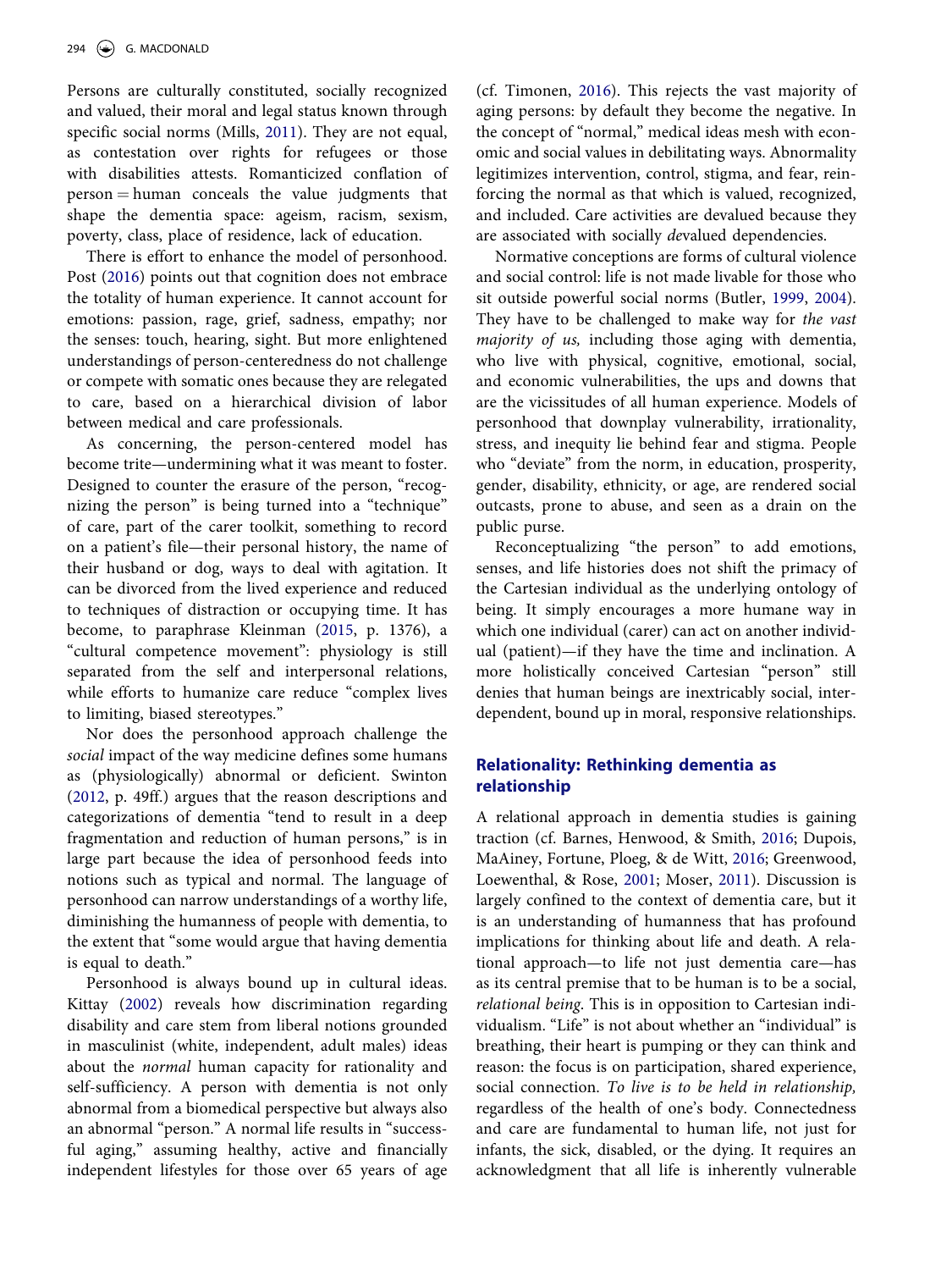and precarious: "always in some sense in the hands of the other" (Butler, 2009, p. 14). The livable life of a person with dementia is the responsibility of everyone else in that person's environment.

A relational approach does not deny the reality and objectivity of dementia as a biomedical condition but proposes a different way of acting upon it, of shaping ways of living and dying. It thus counteracts or at least postpones the processes of disconnection that characterize dementia. It is not simply "doing care" better. It requires a *moral* response to seeking forms of engagement that hold people in connection. Some carers intuitively "get this," others do not. Relationships are not techniques of interaction; a relational approach is not a strategy to include in a curriculum for health professionals.

This is well illustrated in an insightful case study by Moser (2011). She tells the story of Mrs Olsen who, as her dementia advanced, went from being a silent person to screaming, day and night. Staff had to act because of the impact on other residents of the sheltered ward. They isolated Mrs Olsen in her room, putting a large table in front of her chair to stop her walking out. The screaming got worse but staff were resigned: "yes, it is sad, but there's nothing to be done. This is the disease expressing itself and taking its independent and inevitable course … it will eventually give way to a more severe but less noisy phase as it burns itself out."

Moser points out that, when spoken language is impeded, other forms of nonverbal communication take over—body language, screaming. Nonverbal ability is not a sign of emotional or sensory collapse, nor that a person with dementia cannot or does not wish to communicate. The carer has to learn to become less dependent on verbal communication and use a broader repertoire of communicative strategies—touch, visual stimulation such as direct eye contact and pictures, sounds that soothe (voice tone, music), and sight watching for movements or expressions that might indicate distress or pain.

Emotions and bodily sensations are less affected by dementia than cognitive abilities. This is underestimated when an adult cannot communicate in accustomed ways. The idea that, if people cannot communicate, they cannot think or feel, cannot process emotion or react, cannot engage in moral or goal-oriented behavior remains strong. Gone are the days when neonates and infants were thought of as "blobs," but the same lessons are not applied to dementia. Carers of small infants quickly learn to read signals—facial expressions, different kinds of crying—that enable them to discriminate between hunger or distress: carers of people with dementia require the same attention to detail.

Moser was able to observe how one care worker opted for a relational approach, using music, appetizing food, and gentle touch to engage and calm Mrs. Olsen. To counter the "separating, setting off, singling out, individualizing, bounding, and somatizing," this carer worked "to build connection and hold the patient with dementia in relations." Reconnection was brought about by music, food, eye contact, and touch, such that Mrs. Olsen was able to be reincluded in the collective practice and life of the ward. This carer transformed the experience of dementia: "Not through words and memory understood as a form of accountability to chronological time, but through emotion, experience, and memory embedded in wider, more distributed, and complex forms of embodiment than those that are simply neural."

Moser notes that engagement has limits: dementia is a slow progress toward more total disconnection, but a relational approach allows for people to be held in connection a great deal longer because it recognizes that life is not just lived, it is shared. Moser's (2011, pp. 713–5) use of *connection* is the core of a relationality ontology. Death "is the opposite of connection":

In the relational ordering, dementia presents itself as a growing mismatch and problem with relations between the patient, the daily environment and fellow beings. It is not so much an objective and object like condition internal to the individual brain, as a problem with relation, interaction, and communication.

Only when a person's body no longer allows for social connection, in very advanced dementia, is that person close to death. To understand human life as connection and participation implies that to do nothing, or to focus simply on tasks of caring (feeding, washing) are tantamount to treating a person as the living dead. Relational care is explicitly about establishing and maintaining connection, on the understanding that it is *social connectedness* that is fundamental to life—not drugs or cures.

People with dementia often want to remain at home, among neighbors, family, and friends, but the economic, social, and educational resources to enable this are not forthcoming. Their highly stressed "informal" carers will be expected to confine them to an institution. Their dementia will invariably increase in severity, compounding carer guilt: understaffed, they provide inadequate care and hasten disconnection. This is normative violence: exposing a vulnerable person to erasure and exclusion, including to physical and emotional harm. This does not mean that people with dementia can always be held. When they cannot, they have entered death, and palliative care takes over. But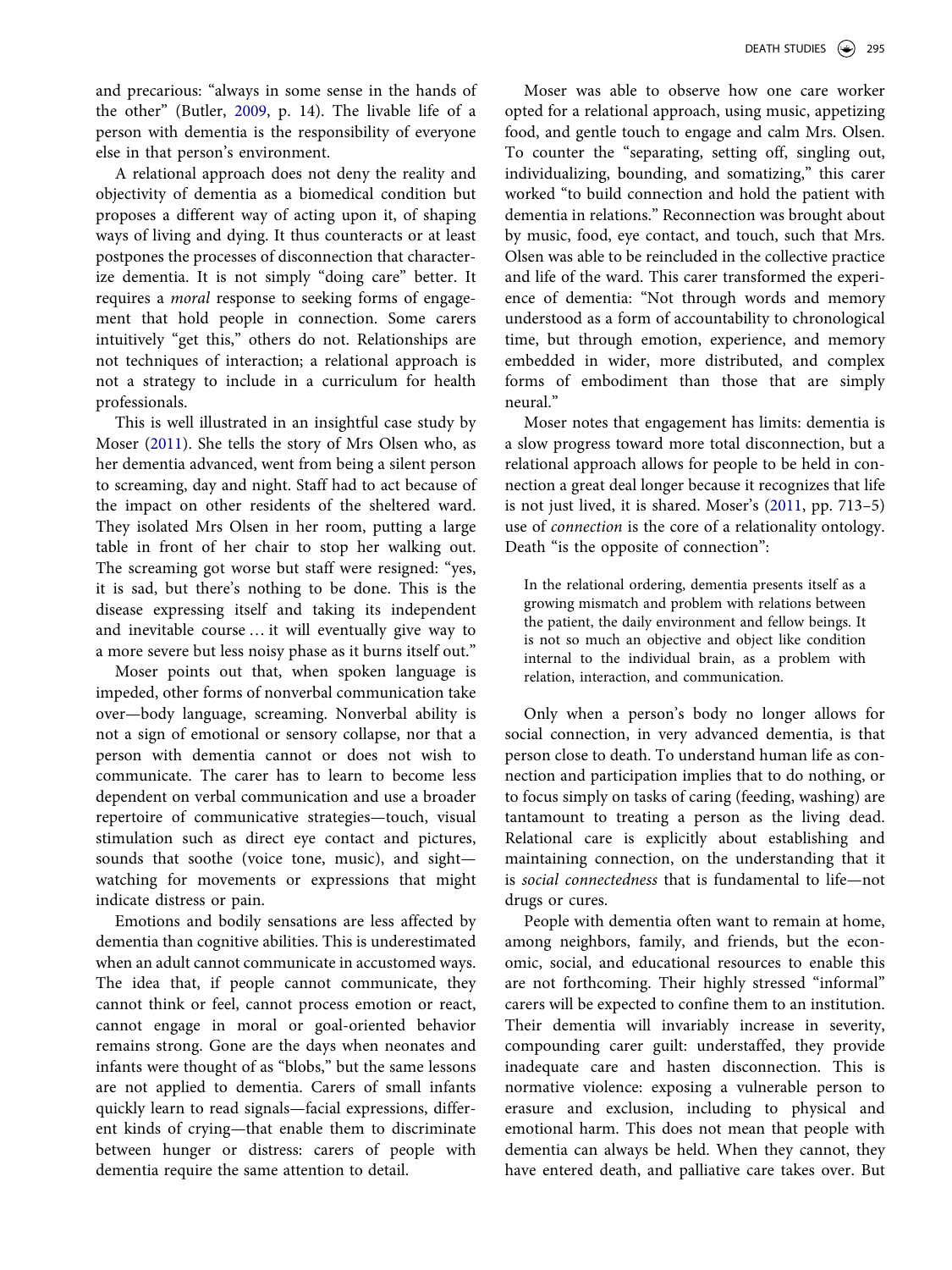we have a right to expect institutional care that holds people in connection when we are unable to do so ourselves—and we know this is rarely the case.

Improvements in the quality of dementia care will only come from "moving away from the individualist model proposed by person-centered care and toward an understanding of relationships and interconnectedness" (Smebye & Kirkevold, 2013). The risk is that people will see a relational approach as merely an improvement on person-centeredness. But relationality has a different ontological and moral foundation, requiring radical changes in the personal moral universe of all those who support a person with dementia. Medical and health professionals also have to shed cultural assumptions to live relationally, so as to design policies, practices, and forms of advice that enable connectedness. Some carers manage this intuitively, a great many do not. It is the carer rather than the person cared for who is on the roller coaster ride, who is required to adjust, to challenge their own comfort zone. Currently, those around them rarely have the insight to assist and support them.

### **Dementia as life or death? The ontological shift**

Dementia's demands on relationships disturb totalizing notions of ethics, morality and personhood because it disturbs the assumption of an underlying stable, knowable ontology upon which a morality can be based. But the trauma and demands of caring would be very different if life and relationship were understood differently to start with. And so, too, would a diagnosis of dementia be experienced differently, if we felt safe that we would be held in connection.

To ensure that a person with dementia is held in connection requires nothing less than a major ontological shift in what it means to be, to live, to die. Socrates argued that death was not to be feared just because it was unknown. But death in 21st century modern societies is feared because life itself is not valued, its meanings are held in question. The English poet, John Milton, blind in his old age, concluded a poem about feeling useless with the reminder, "He also serves [God] who only stands and waits." Milton's God would care for him, even when he could do little. When Bonhoeffer asked in his anguish, "Who am I"? he answered himself: "Whoever I am, Thou knowest, O God, I am Thine"! Bonhoeffer and Milton looked to their God to hold them in connection. Their belief extended life into death.

What the concept of relationality in dementia care implicitly points to is the relational quality of *all* life. It invites a different understanding of how "being" and "life" should be understood. This is true of any relationship: to the extent that people are not held in connection, the relationship dies. The fear of dementia makes sense: it threatens disconnection before "one's time." Disconnection looms as the lack of a social commitment to relational care; losing the capacity to make others accountable, not being treated with dignity, being sent to a nursing home regardless of one's wishes. We fear becoming dependent in a society that disdains vulnerability. We fear the demeaning of our life more than we fear our mortality.

Powerful ideational and economic forces hold dementia in the grip of death rather than the connectedness of life. The extent to which a person with dementia can live well is limited not by their disease, nor even the care they receive, but by the cultural discourse that sets up limiting norms of personhood and health, that privilege cognition and memory as the mark of social value, and stunt the ways in which we are taught to think of selves in relationship from birth to death.

In a secular society, in which social value is economically defined, and which increasingly emphasizes self-construction, disconnection begins with economic uselessness. Ageism brings death into life: there is no guarantee that we will be held in connection by even close kin and the demands are financially and socially costly for those who want to care. The prospects become bleaker when we can no longer control who we are because of dementia. We are completely, frighteningly, dependent on people whose commitment to hold us in connection is tenuous to say the least.

To live a good life at life's end with dementia depends on whether we trust those around us to continue to hold us in connection. By ensuring those with dementia are held in connection, we ensure they die a good death.

The moral challenge of dementia through the centuries has been met through various expressions of the intergenerational contract, to care for one another from birth to death. This contract has been broken. It was broken when medicine took up the Cartesian model, thereby denying us the full experience of our humanness, and our inextricable relationality. We can change the treatment of those with dementia and pour more money into their care, but this will not restore livable lives to them unless we rethink the ways in which dementia is framed within medical science.

A growing number are concerned that the dementiacanary is sick, dying in the absence of a world that will ensure it a livable life. People are challenging the "hypercognitive" society (Post, 2002), demanding an ethics of care (Kittay, 2002) and recognizing the power of relationality (Moser, 2011). Dementia might seem an